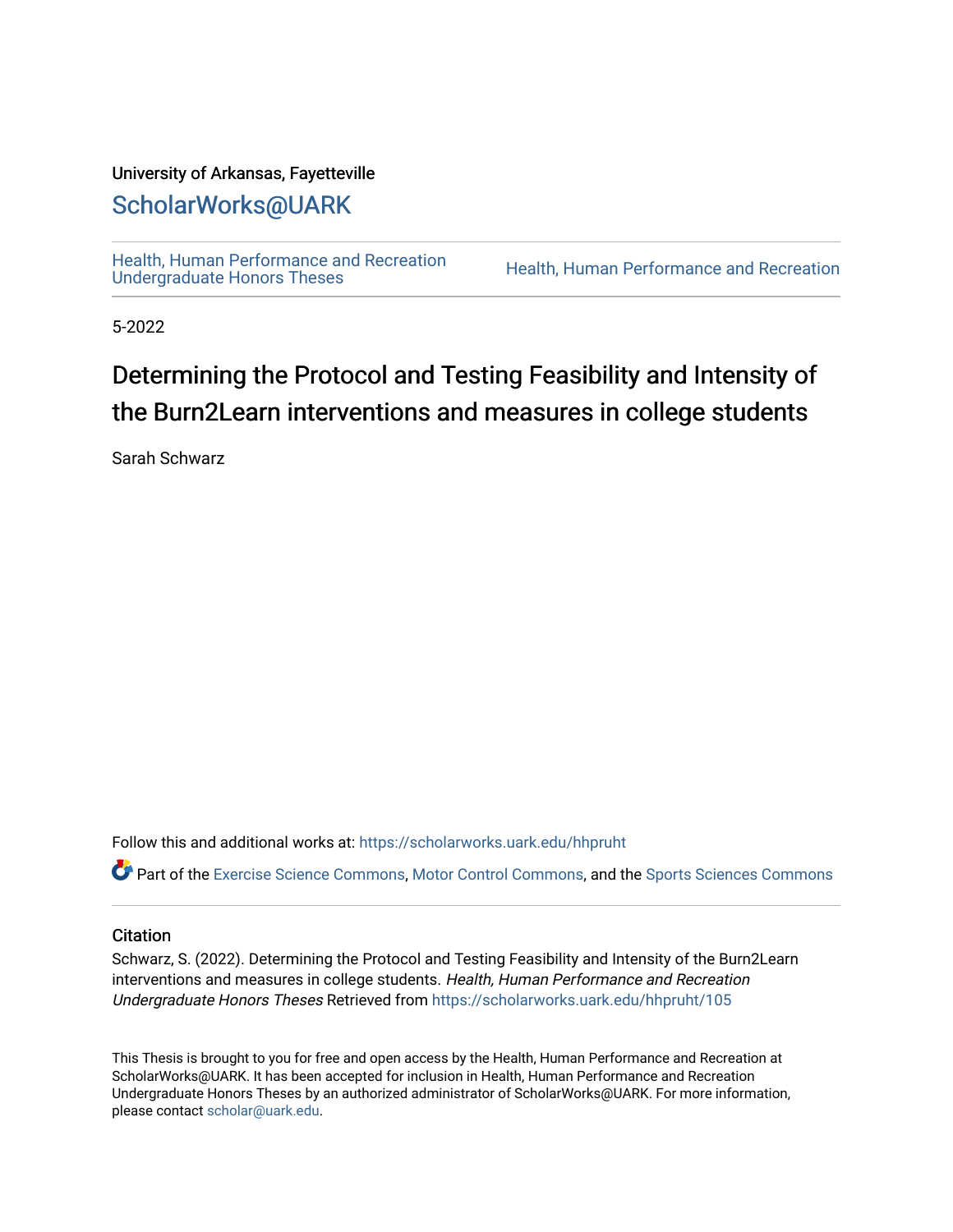**Title:** Determining the Protocol and Testing Feasibility and Intensity of the Burn2Learn interventions and measures in college students

| <b>Student: Sarah Schwarz</b>              | <b>Mentor Name: Dr. Howie</b>    |  |  |
|--------------------------------------------|----------------------------------|--|--|
| <b>Institution:</b> University of Arkansas | <b>Classification: Senior</b>    |  |  |
| Area of Study: Exercise Science            | <b>Grade Point Average: 3.86</b> |  |  |

### **Introduction**

Adolescents of today are experiencing declining levels of fitness in their everyday lives. Every year that adolescents age, there is a mean decline of 7% per year in physical activity level. Systemic reviews found that the physical activity change throughout adolescence is 60-70% (1). Some contributing factors to the decline in activity are caused by schools. Institutional barriers, such as crowded curriculum and lack of sufficient space for workouts, push physical activity to the periphery (2). This is clearly detrimental to the physical health of today's youth.

Physical fitness, single bouts of physical activity, and physical activity interventions benefit the cognitive functioning of children. Not only does physical activity have a positive influence on cognition, but also on brain structure and function (3). Children with higher fitness levels have greater bilateral hippocampal volumes than children with lower fitness levels. This relates to better accuracy in relational memory. VO2 max is positively correlated with both relational memory accuracy and the bilateral hippocampal volume (4). Higher fit children also have a higher ability to activate the prefrontal and parietal cortex which is beneficial in using higher level cognitive control. Higher fit children were able to have a high level of accuracy on a post-exercise cognitive control task with a decreased amount of brain activity. The lower fit children had a decrease in accuracy with no change in brain activity (5). This study concluded that higher fit children have a greater ability to activate frontal and parietal regions of their brain,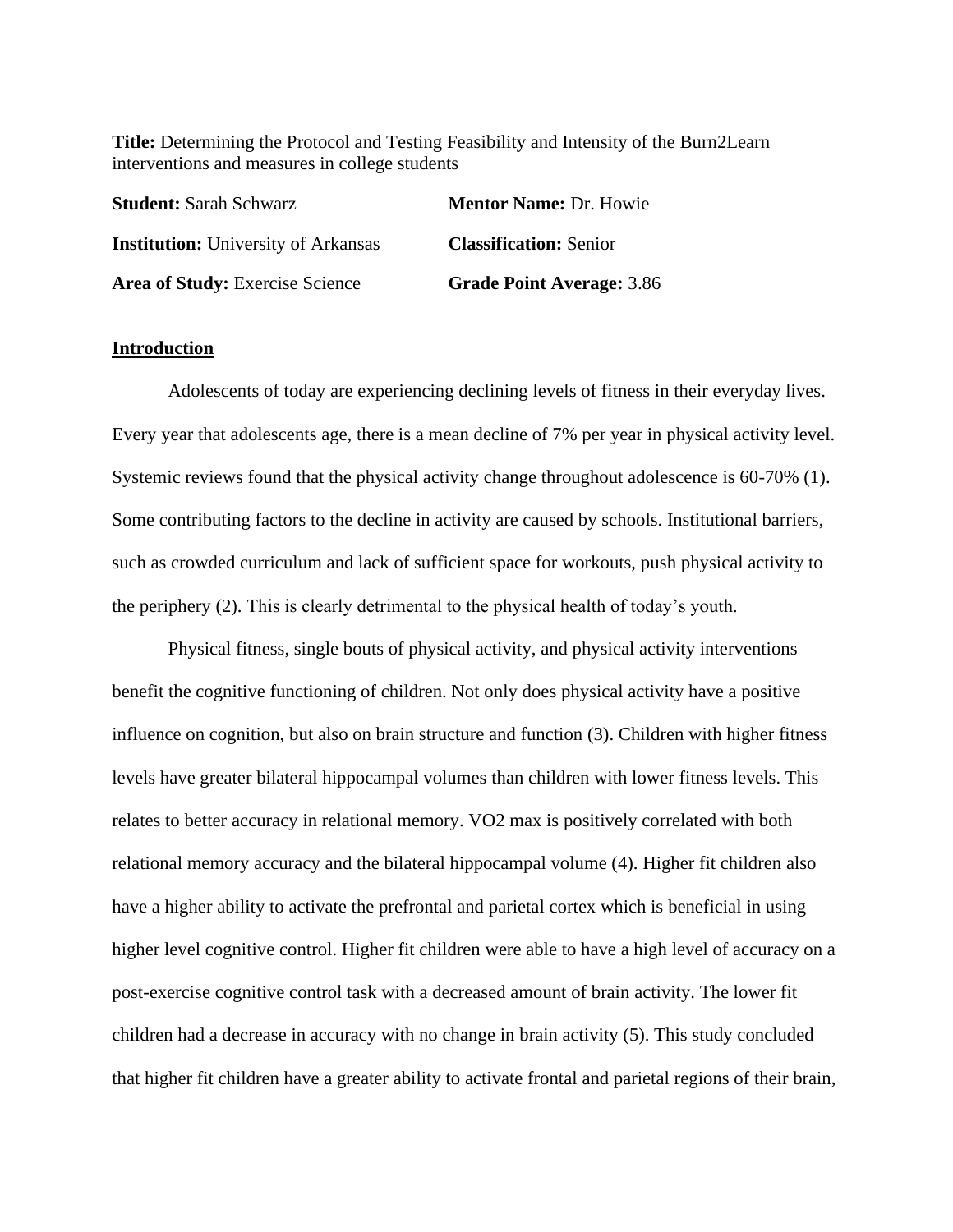something very beneficial for cognitive control and thus academic achievement (5). It is also known that physical activity is positively related to higher academic performance in children (6). Exercise improves executive function and math achievement in a specific dose-response manner (7).

One type of exercise that has been research for both physical and cognitive benefits is High intensity interval training. High-intensity interval training (HIIT) is a method of training that involves repeated short bouts of high-intensity exercise with short recovery periods in between. It is time-efficient and can improve cardiorespiratory and metabolic function through combined aerobic and resistance training methods (8). High intensity exercise improves executive function in a shorter duration of exercise (9). Furthermore, High Intensity Interval Training, HIIT, causes greater improvements in executive functioning compared to moderate intensity continuous exercise (10). HIIT is an effective and safe method to improve conditioning and weight loss. A major benefit of HIIT is that it can be carried out in any environment and reaps the same benefits in a shorter amount of time (11). A meta-analysis suggested that moderate-to-high cognitively demanding HIIT protocols more strongly affect execute functioning, while low cognitively demanding HIIT protocols tend to better affect well-being. Furthermore, the acute effects of HIIT were found to be stronger than the chronic effects in regards to cognitive function (9). A HIIT program implemented in a school in Australia, Burn2Learn, was well received by both students and teachers, suggesting high feasibility and acceptance rates. Teachers agreed that facilitating in-class HIIT sessions led to improvements in on-task and classroom behavior (12). In another HIIT program, adolescents who participated in a HIIT workout at the beginning of the school day increased their selective attention by 17.39% during the next hour. This suggests that HIIT can assist with attention and concentration in class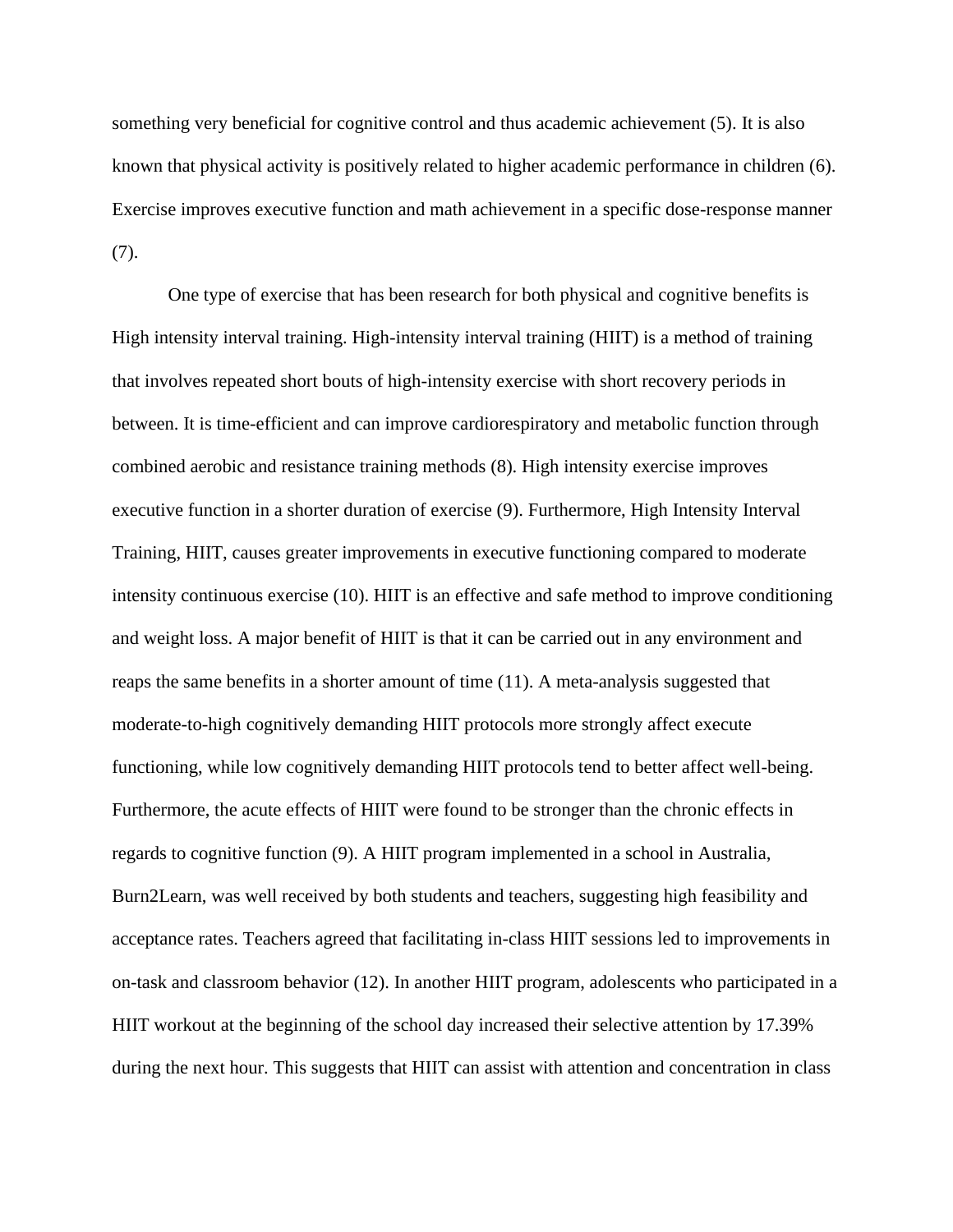(13). While there have been multiple studies relating HIIT to cognitive functioning, none have come up with specific strategies to target and improve certain outcomes such as executive function and working memory.

The chronic effects of HIIT workouts that incorporate brain games have been studied, but I will be looking at the acute effects of HIIT workouts on cognitive functioning. The purpose of this study is to develop the protocol and testing feasibility and intensity of the Burn2Learn activities in college students, specifically comparing an exercise only (Gym) HIIT session and an exercise + cognitive activity (Brain) HIIT session. The Burn2Learn program was an intervention that was taught to teachers so they could administer to their students. It consists of various HIIT workouts including both aerobic and body weight resistance exercises followed by cognitive tests (14). It is hypothesized that the brain HIIT will have a positive acute effect on the cognitive functioning of the college students and that the protocol will be easily transferrable to all ages of children.

#### **Methods**

This research was a within-subject, crossover design where all participants completed both conditions: Gym HIIT and Brain HIIT. The intervention occurred on 2 separate days, about a week apart with each session lasting less than 30 minutes. To decide which session the participant completed first, a coin was flipped with heads being gym and tails being brain, so that it was randomized. The research participants consisted of 15 undergrad University of Arkansas students, 7 males and 8 females aged 20-22. They had to have medical clearance to participate in vigorous physical activity and not have any metabolic or endocrine diseases or be going through treatment for psychiatric disorders. All subjects participating in this study signed an informed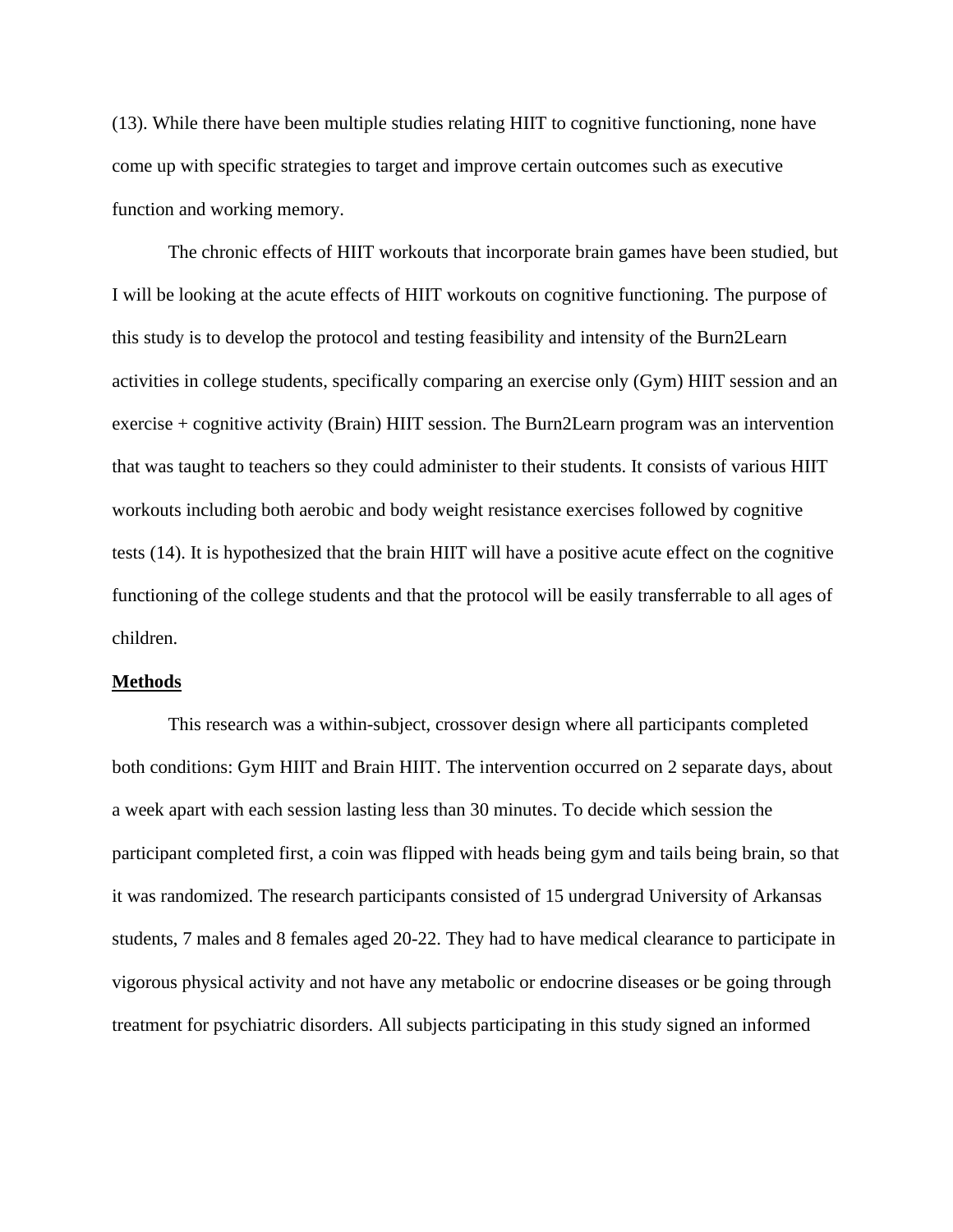consent form upon arrival for the first session and the study was approved by the University of Arkansas Institutional Review Board.

To analyze movement and physiological effects, participants were set up with Polar heart rate monitor on their chest, with the watch on their dominant wrist to display the heart rate. They were also set up with ActiGraph Link accelerometers on the non-dominant wrist and on the right hip. Participants then completed the mEMA cognitive assessments. developed by Dr. Jonathan Hakun from Penn State. We are collaborating with Dr. Hakun who leads a team that has been developing M2C2, an mEMA cognitive assessment for NIH Toolbox. We used the Symbol search, Dot memory, Color speed, and Go No Go tasks, brief 30 second to 2 minute working memory and cognitive control tasks to assess cognitive function. The participants' resting heart rate, height, and weight were then collected.

Participants then completed the assigned workout session. The sessions were titled "Gym HIIT 1" and "Brain HIIT 1", and participants were randomized to which session they completed on the first day. The participants first completed the warmup that included 15 seconds of jumping jacks, 15 seconds of lunges, 15 seconds of high knees running in place, and 15 seconds of mountain climbers. They then completed their designated HIIT workout that contained four 30 second intervals including 2 exercises each. There was a 30 second rest break between each interval. For the GYM session, the first interval consisted of 4 pushups coupled with a 10 meter shuttle sprint. After 30 seconds of rest, the participant began interval 2 that included 4 body weight squats coupled with 10 meter shuttle side steps. During the resting period after the  $2<sup>nd</sup>$ interval, the halfway heart rate was measured. The third interval included 4 lunges followed by a 10 meter shuttle of high skips. Finally, the fourth interval after the 30 second rest was 4 sit-ups coupled with 10 jumping jacks. The final heart rate was then collected. The Brain HIIT session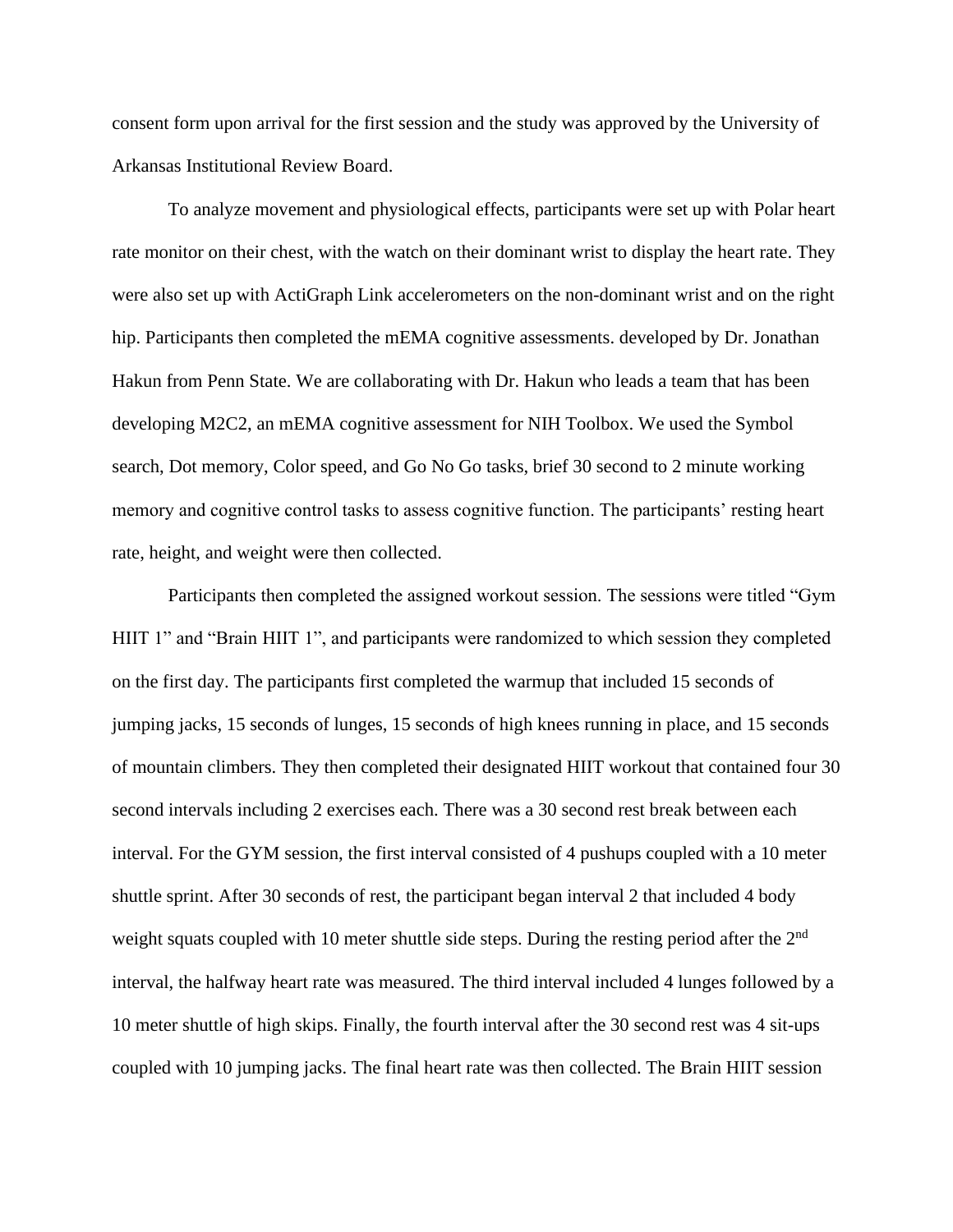consisted of the same pattern, 30 seconds for each interval with a 30 second rest in between each one. Interval 1 was composed of a compass shuttle where the participant started in the middle of the compass and the technician called out a cardinal direction. The participant then sprinted 10 meters to the cone that represented the cardinal direction. The second interval included the participant sprinting forward 10 meters, and the technician then calling out left or right. The participant then ran to the proper cone, 8 meters away. The half way heart rate was collected during the rest break following the second interval. The third interval included the participant starting in the middle of 4 cones each 10 meters from the starting point. While in the middle, the participant was performing quick steps in place. The technician called out a direction (forward, backward, left, or right) and then the participant sprinted there and back, quick stepping in the center while waiting for the next direction to be called. The fourth interval consisted of the participant holding a front-support, push-up position with the feet in the middle of an imaginary clock. The technician called out an hour and the participant moved their hands to the appropriate position and then back to starting point at 12:00. The final heart rate was then collected.

Immediately following the HIIT session, participants took the mEMA cognitive assessments on the tablet again. Their monitors were removed and loaded onto the ActiGraph program, and then uploaded to Box to be assessed. The data from the mEMA will be used to determine the effects on working memory and cognitive control tasks. A repeated measures ANOVA will be used to detect a difference in the change of executive functions between the Gym HIIT and Brain HIIT conditions. We will also use this to compare the between-within interaction. Additionally, I used their physiological data and survey feedback to assess the difficulty and feasibility of this protocol.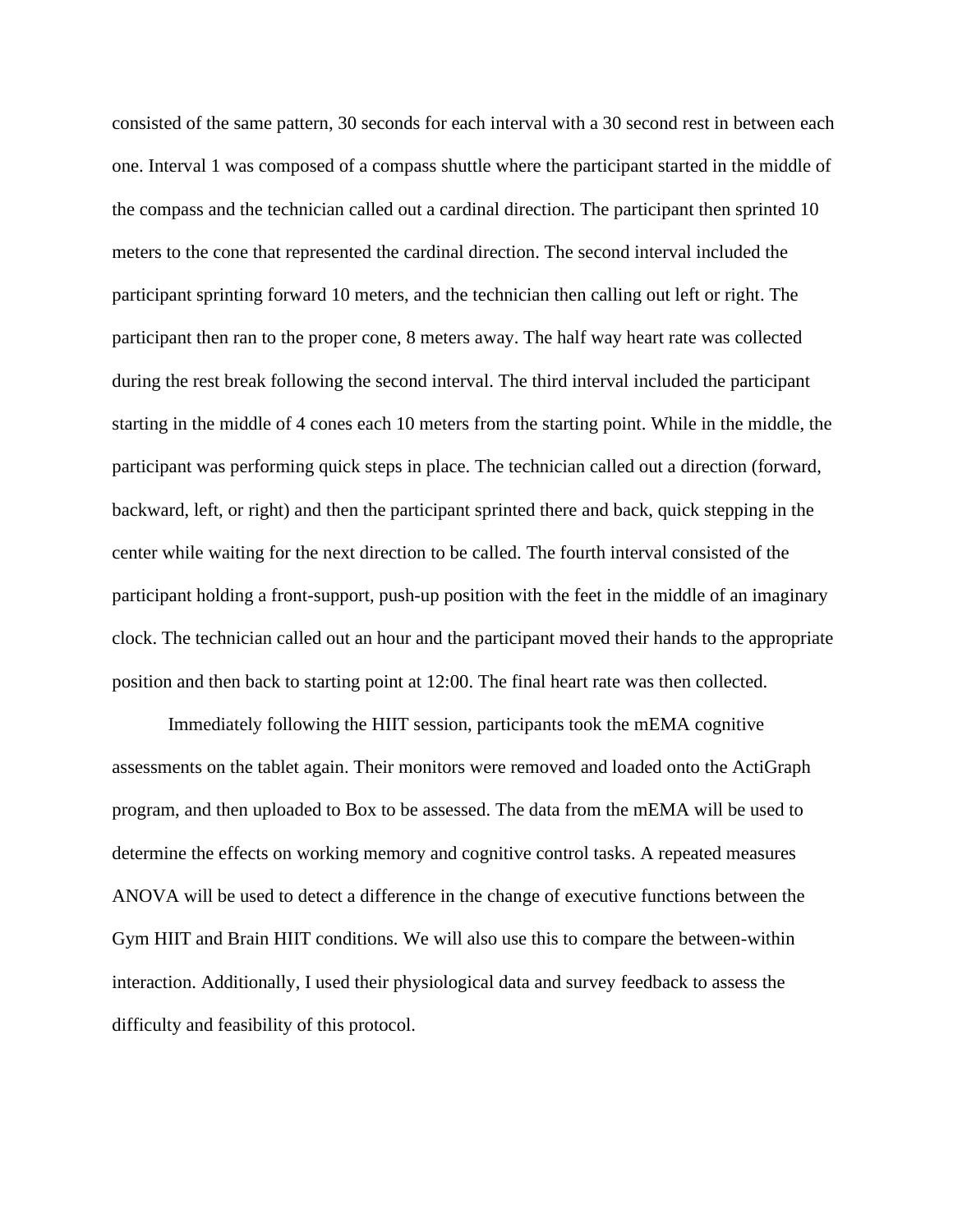Participants then came back about a week later to do the second session, either the Brain HIIT or the Gym HITT, whichever one they had not done yet. The same exact protocols were followed other than the specific exercises performed. Following the second survey, participants completed a Qualtrics survey identifying which session they preferred and why, what their favorite exercise was, and suggestions for improving the exercise session.

## **Results**

A total of 15 participants completed both sessions, 8 females and 7 males. One participant, ID number 5, participated in the first session, but dropped out due to scheduling conflicts, so that subject's data is not included. The mean heights, weights, resting heart rates, mid-workout heart rates, post-workout heart rates, and times to complete the exercises are listed in the tables below. We also collected data from the accelerometers and from the cognitive brain tests, both found on Box in the ExCITE 2 folder under Data. The cognitive data is found in "Brain Cog Data" and "GYM Cog Data", respectively. The accelerometer data is found in the "Brain Accelerometer" and "GYM Acceleromter". The datasheets that were used to record the ID number, session, height, weight, starting time, ending time, time it took to complete the session, resting heart rate, mid-exercise heart rate, and post-exercise heart rates were scanned and also uploaded to their respective data sheet folders. The mean BMI for men was 24.75 and for women was 21.24.

Table 1: Mean data collected for each session

|                              | <b>Females</b>    |                   | <b>Males</b>      |                   |
|------------------------------|-------------------|-------------------|-------------------|-------------------|
|                              |                   |                   |                   |                   |
|                              | Gym HIIT          | <b>Brain HIIT</b> | <b>Gym HIIT</b>   | <b>Brain HIIT</b> |
|                              |                   |                   |                   |                   |
| Avg Time to complete Session | $7.4 \text{ min}$ | 8 min             | $7.3 \text{ min}$ | $7 \text{ min}$   |
|                              |                   |                   |                   |                   |
| <b>Resting HR</b>            | 79.75             | 75.875            | 82.14             | 79.43             |
|                              |                   |                   |                   |                   |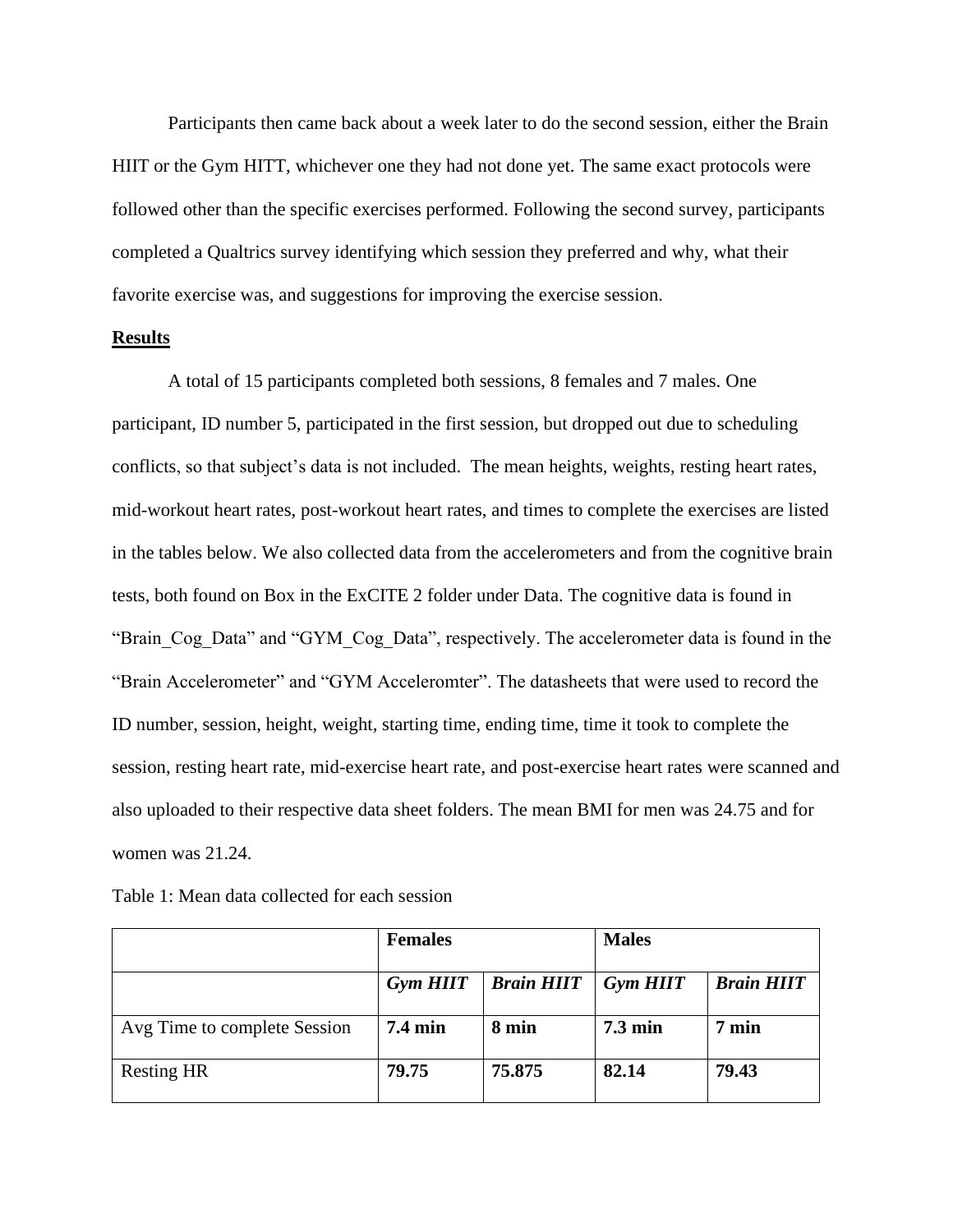| Mid-Session HR    | 151.25 | 153.25 | 158.14 | 152.43 |
|-------------------|--------|--------|--------|--------|
| Post-HR           | 148.88 | 147    | 146.29 | 154.14 |
| %-HRR (intensity) | 61.88% | 64.51% | 64.99% | 60.83% |

Following completion of both sessions, participants filled out a Qualtrics survey answering these questions: What is your first and last name? Which exercise session did you prefer- Gym or Brain? Why? What was your favorite exercise? Which was your least favorite? Would you participate in either session again? What suggestions do you have for improving the exercise session? The favorite session was pretty even with the brain session receiving 8 votes and the gym session receiving 7 votes. The participants who enjoyed the brain session more gave reasons including how fun it was, how the thinking distracted from the exercising, and how the tests were challenging in a good way. The participants who voted for the gym session all commented about how they enjoy exercising regularly. The most favorite exercises were running in the cardinal directions with 6 votes and the sit-up jumping jack bout with 5 votes. The general consensus about their least favorite exercise was the clock-plank bout with 6 votes and the pushup-running bout with 4 votes. A few participants commented about how they disliked running in general. The only suggestions given were potentially making the gym exercise more difficult or making the exercises longer with longer breaks.

#### **Discussion**

Collecting the data for both sessions went very well and ended up taking much less time than I expected. From the time it took for me to set up the equipment, the participant to take both tests and do the workout, until I finished uploading data and cleaning materials, it took a total of around 30 minutes. As far as time goes, I think the only thing to consider when working in the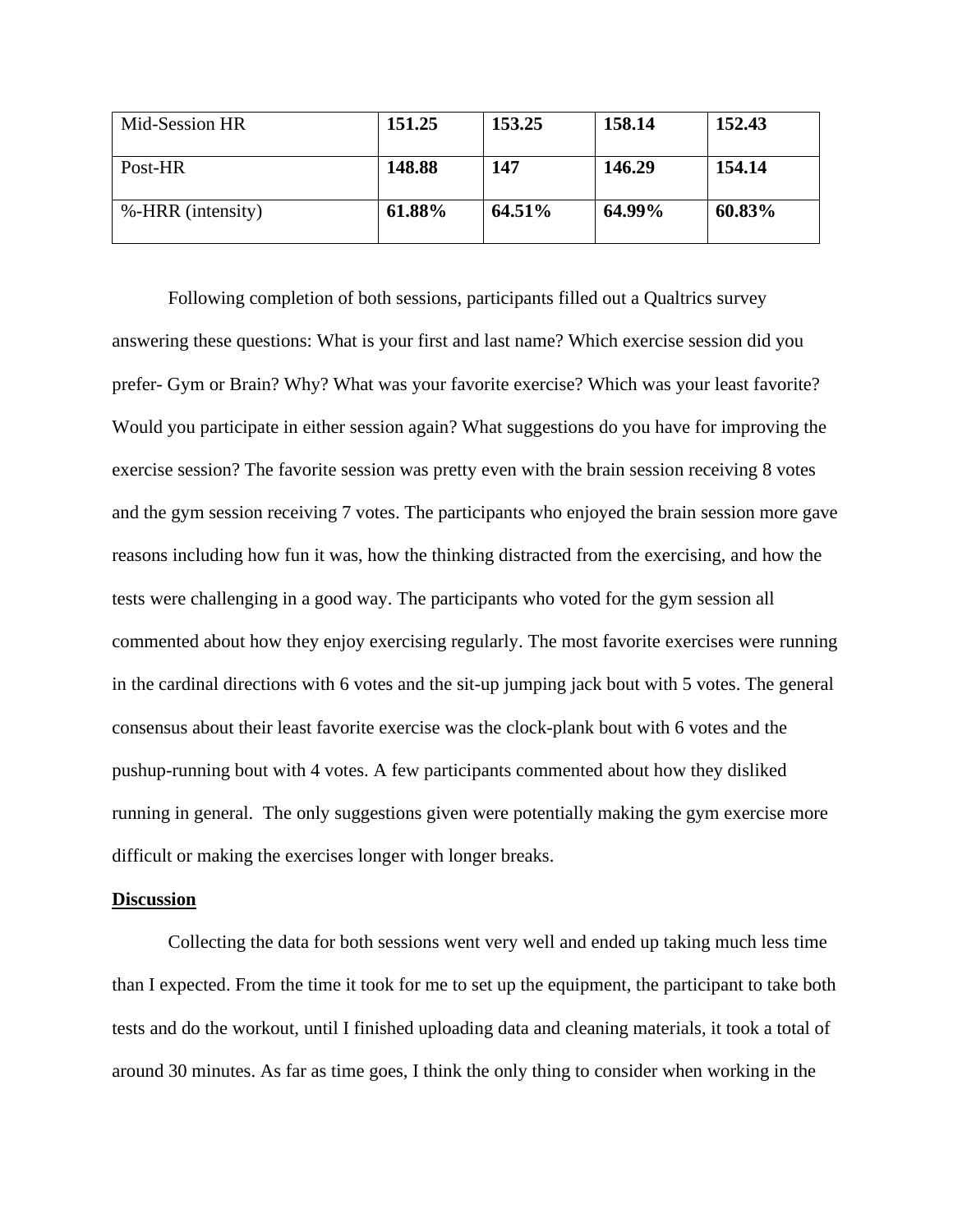schools is remembering to factor in enough time to set them up with the accelerometers and heart rate monitors.

The heart rate data revealed that the intensities of the sessions were comparable. For each session and each gender, beats per minute never varied by more than a few digits and the percentages of heart rate reserve were also within about 4%. Post-exercise heart rate was always less than the mid-exercise heart rate, which could be explained both by the heart rate evening out as well as the intensity at the end decreasing slightly. For both sessions, the final bout no longer included running which another potential explanation for the decreased heart rate. The heart rate reserve intensities represented a moderate to vigorous exercise intensity, which is exactly what we were going for.

The HIIT activities were received well by the participants. Describing them using the pictures on the HIIT cards was very beneficial. Before the session I explained each one, demonstrating as needed, and then reminded them of what was next during the 30 second rest break. Participants expressed appreciation for the clear direction, so it is important to do the same in the schools. One issue I could foresee arising is the amount of space the activities take up. The gym session only needs about a 10 meter line. However, the distances we used during the brain HIIT (10 meters each direction) would most likely not be possible in a classroom setting. A larger space such as outside, in a gym, or in another open space would be necessary. A potential modification could be running in place and turning to face the direction that is called if there is no other option for extra space. It also depends on how many students are being tested at once. If it is an entire class performing these workouts, it would be nearly impossible to perform the brain HIIT section without space modifications.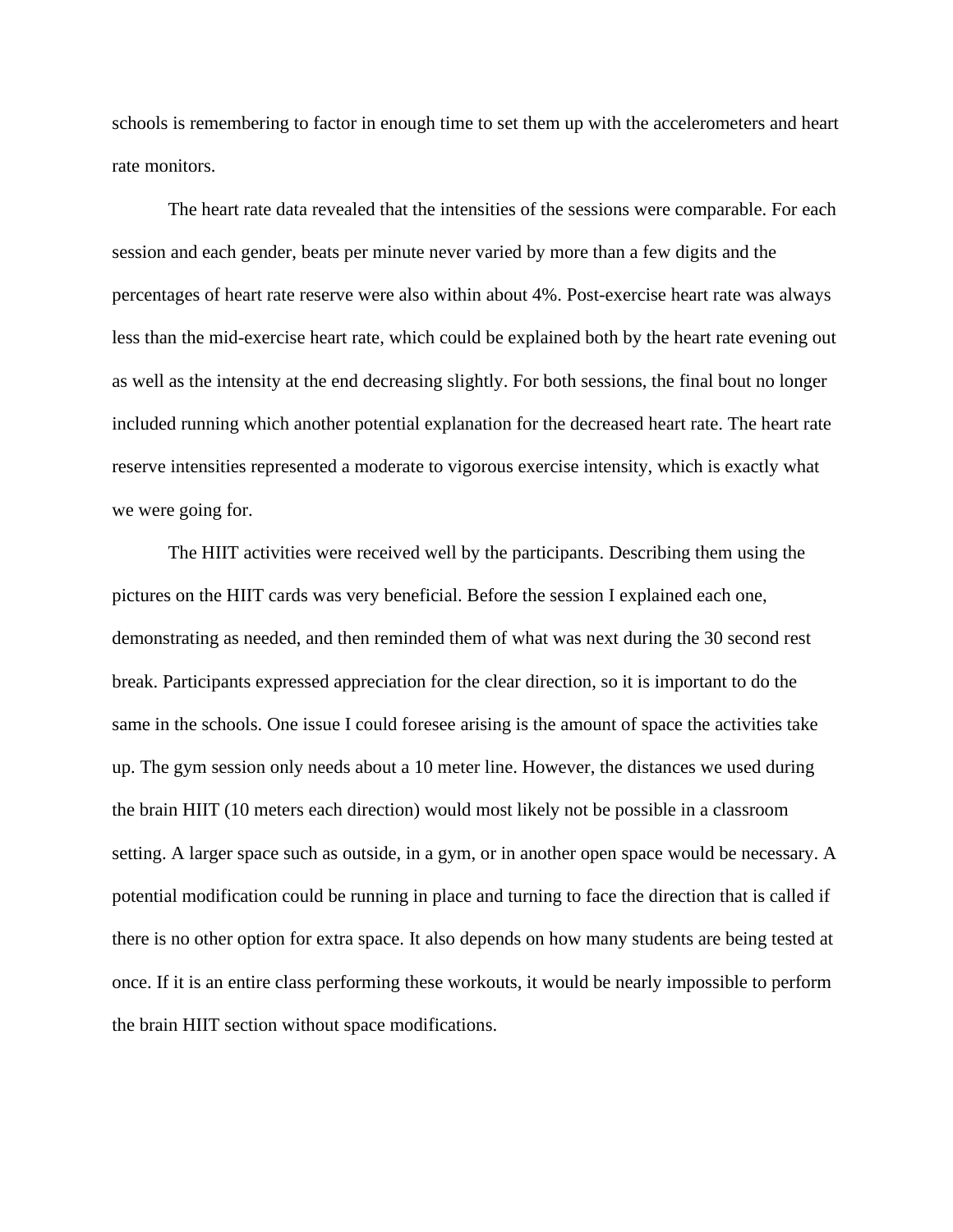The Qualtrics survey data gave decent insight on the reactions of the participants. The suggestions provided, including making the sessions more difficult or making the exercises longer, would not be applicable to the future study involving adolescents. The difficulty level seems appropriate, as well as the length of time if it is to be used intermittently throughout the school day. Ultimately, the immediate feedback and the data from the survey showed that the overall process is feasible and not overly challenging for college students, which I believe will translate smoothly to adolescents.

This entire research process has been extremely eye-opening to me. Since everything did not go as originally planned, the most important lesson I learned was how to be flexible and adaptable, traits that I learned are necessary in all research areas. I also learned how much work went on behind the scenes. I spent almost a whole school year preparing for just a few weeks of data collection, but all the prep time was vital to the success of the trials. Learning how to work the equipment, describe the exercises, and upload the data was something that took careful instruction and ample practice so that I could get it down. My suggestion for anyone working on this study is to get more than enough practice so every session runs as time-efficient and smooth as possible. Another major lesson I learned was the importance of consistency. By instructing every person in the exact same way, doing each step of the process in a specific order, giving the same encouragement, and letting them know when they were halfway through, I was able to ensure that there would be no confounding variables like confusion or distraction. Finally, I learned that research takes collaboration. I could not have done any of this without Bryce, Hannah, Andrew, and Dr. Howie, who were all there to help if I had a question or needed to bounce ideas off with someone. There are many moving parts in research, but as long as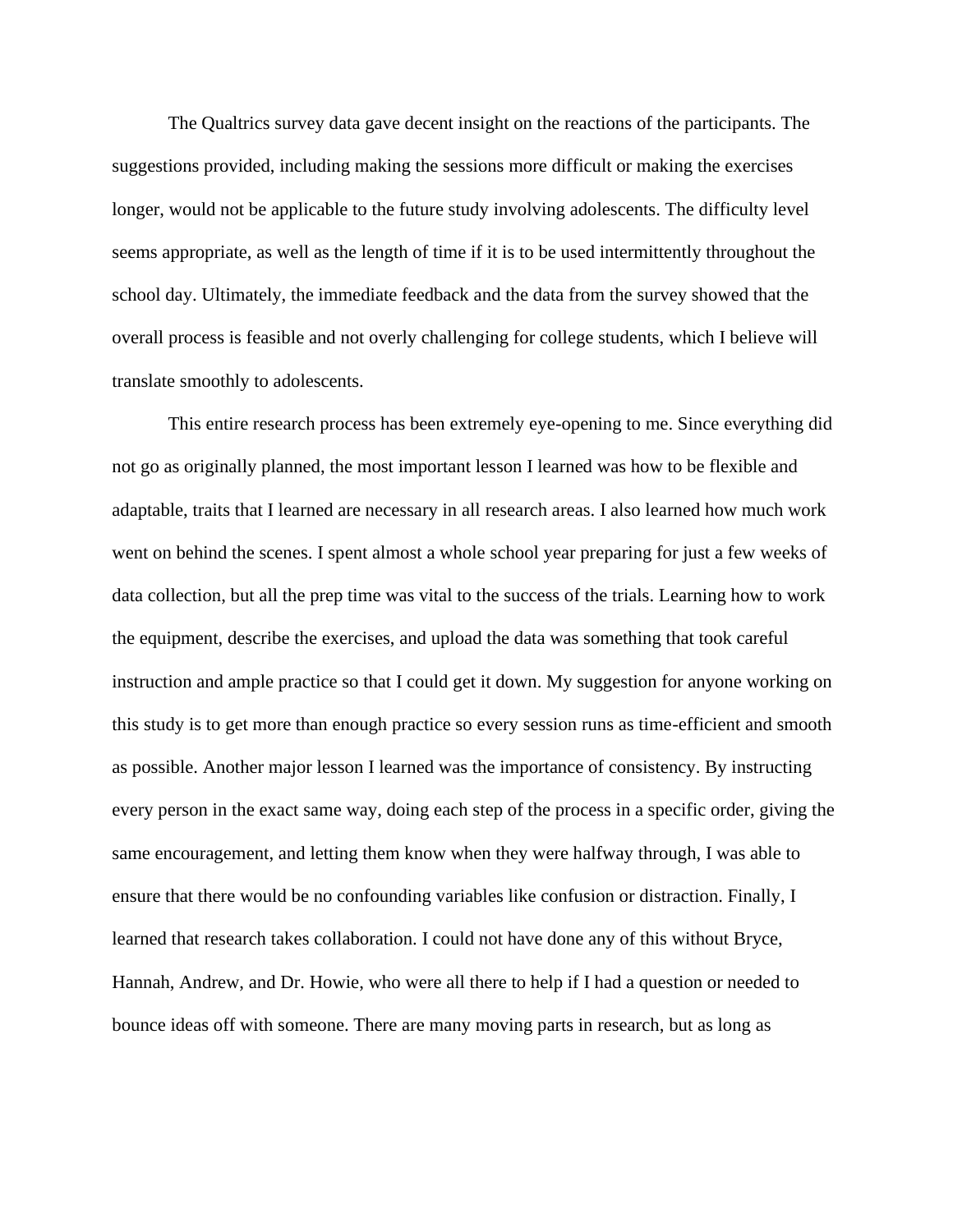everyone performs their specific job, collaborates with the rest of the team, and stays open and flexible, the process runs smoothly.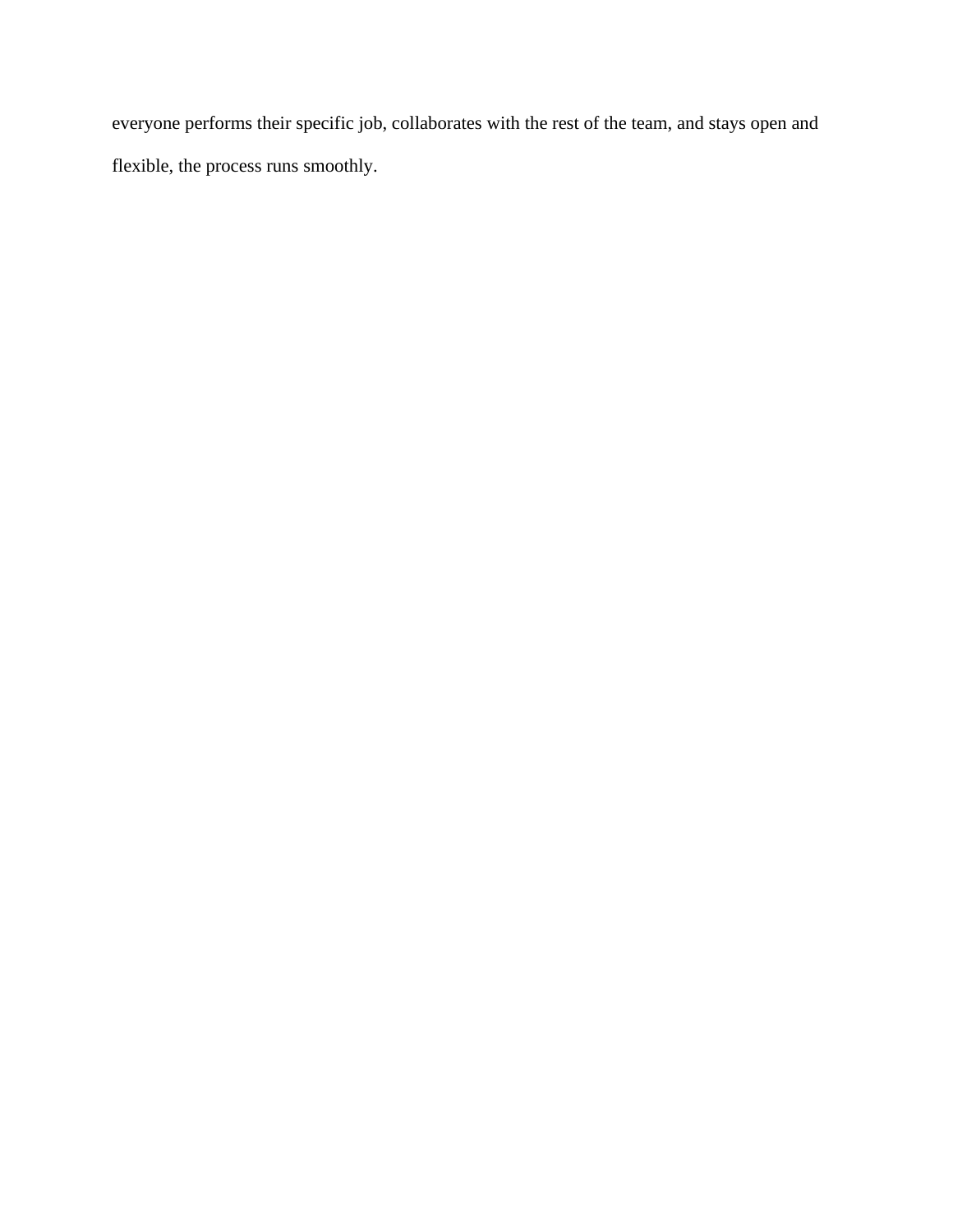#### **References**

- 1. Dumith, S. C., Gigante, D. P., Domingues, M. R., & Kohl III, H. W. (2011). Physical activity change during adolescence: a systematic review and a pooled analysis. *International journal of epidemiology*, *40*(3), 685-698.
- 2. Jenkinson, K. A., & Benson, A. C. (2010). Barriers to Providing Physical Education and Physical Activity in Victorian State Secondary Schools. *Australian Journal of Teacher Education, 35*(8).

<http://dx.doi.org/10.14221/ajte.2010v35n8.1>

- 3. Donnelly, Joseph E. Ed.D, FACSM (Co-Chair); Hillman, Charles H. Ph.D. Co-Chair; Castelli, Darla Ph.D.; Etnier, Jennifer L. Ph.D., FACSM; Lee, Sarah Ph.D.; Tomporowski, Phillip Ph.D., FACSM; Lambourne, Kate Ph.D.; Szabo-Reed, Amanda N. Ph.D. Physical Activity, Fitness, Cognitive Function, and Academic Achievement in Children, Medicine & Science in Sports & Exercise: June 2016 - Volume 48 - Issue 6 - p 1197-1222. doi: 10.1249/MSS.0000000000000901
- 4. Chaddock, L., Erickson, K. I., Prakash, R.S., Kim, J. S., Voss, M.W., VanPatter, M., Pontifex, M.B., Raine, L.B., Konkel, A., Hillman, C.H., Cohen, N. J., Kramer, A.F. (2010). A neuroimaging investigation of the association between aerobic fitness, hippocampal volume, and memory performance in preadolescent children. *Brain Research*, *1358*.
- 5. Chaddock, L., Erickson, K. I., Prakash, R.S., Voss, M.W., VanPatter, M., Pontifex, M.B., Hillman, C.H., Kramer, A.F. (2012). A functional MRI investigation of the association between childhood aerobic fitness and neurocognitive control. *Biological Psychology*, *89*(1), 260-268.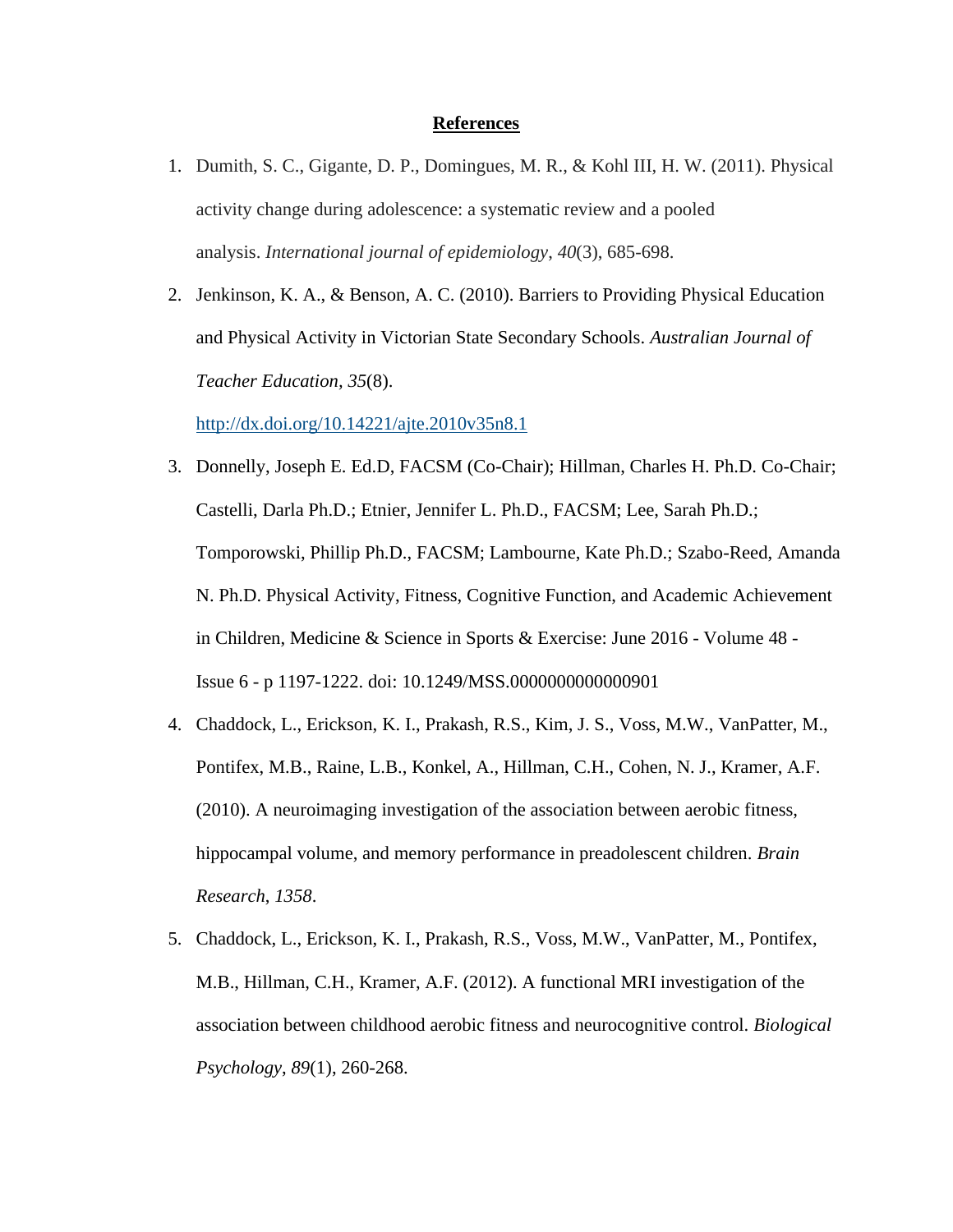- 6. Singh A, Uijtdewilligen L, Twisk JWR, van Mechelen W, Chinapaw MJM. Physical Activity and Performance at School: A Systematic Review of the Literature Including a Methodological Quality Assessment. Arch Pediatr Adolesc Med. 2012;166(1):49– 55. doi:10.1001/archpediatrics.2011.716
- 7. Davis, C. L., Tomporowski, P. D., McDowell, J. E., Austin, B. P., Miller, P. H.,

Yanasak, N. E., Allison, J. D., & Naglieri, J. A. (2011). Exercise improves executive function and achievement and alters brain activation in overweight children: A randomized, controlled trial. *Health Psychology, 30*(1), 91–98.

<https://doi.org/10.1037/a0021766>

- 8. Buchheit, M., & Laursen, P. B. (2013). High-intensity interval training, solutions to the programming puzzle: Part II: Anaerobic energy, neuromuscular load and practical applications. Sports Medicine, 43(10), 927-54. Retrieved from https://www.proquest.com/scholarly-journals/high-intensity-interval-trainingsolutions/docview/1494739358/se-2?accountid=8361
- 9. Leahy, Angus A.1; Mavilidi, Myrto F.1; Smith, Jordan J.1; Hillman, Charles H.2,3; Eather, Narelle1; Barker, Daniel4; Lubans, David R.1 Review of High-Intensity Interval Training for Cognitive and Mental Health in Youth, Medicine & Science in Sports & Exercise: October 2020 - Volume 52 - Issue 10 - p 2224-2234. doi: 10.1249/MSS.0000000000002359
- 10. Mekari, S., Earle, M., Martins, R., Drisdelle, S., Killen, M., Bouffard-Levasseur, V., & Dupuy, O. (2020). Effect of High Intensity Interval Training Compared to Continuous Training on Cognitive Performance in Young Healthy Adults: A Pilot Study. *Brain Sciences*, *10*(2), 81.
- 11. Machado, A. F., Baker, J. S., Figueira Junior, A. J., & Bocalini, D. S. (2019). High‐ intensity interval training using whole‐body exercises: training recommendations and